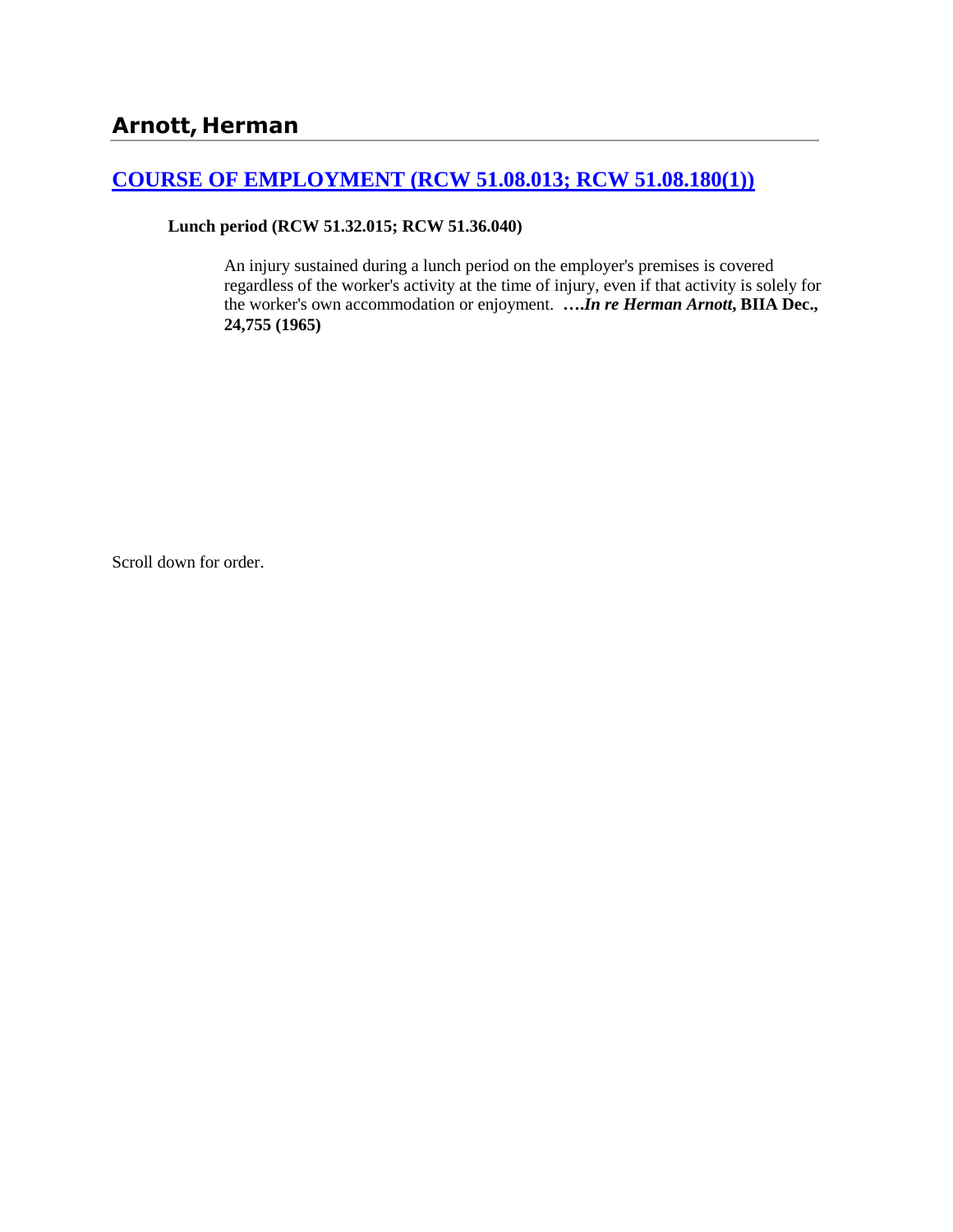#### **BEFORE THE BOARD OF INDUSTRIAL INSURANCE APPEALS STATE OF WASHINGTON**

47

## **IN RE: HERMAN ARNOTT ) DOCKET NO. 24,755**

### **CLAIM NO. F-273153 ) ORDER DENYING APPEAL**

**)**

Appeal filed by the employer, Simpson Timber Company, on July 12, 1965, from an order of the supervisor of industrial insurance dated May 14, 1965, allowing the claim of the above-named claimant for an injury to his right hand on February 8, 1965. Appeal **DENIED**.

# **DECISION**

The record of the department of labor and industries reveals that the claimant was an employee of Simpson Timber Company at McCleary, Washington, on February 8, 1965. On that date he injured his right hand at 12:25 p.m., when his hand slipped while he was sawing some wood on a table saw, and he cut the index and third fingers of the hand on the saw-blade. Further facts surrounding this injury, on the basis of which the employer challenges allowance for this claim, are clearly stated in a letter from the employer's safety supervisor to the department, as follows:

> "We request that this claim be denied as it did not happen in the course of his employment.

> This employee asked his supervisor for some old planks as he wanted to use them for wood at home. The supervisor told him he could have the old planking, but he would have to remove them from the plant on his own time. During his regular scheduled lunch period 12:00 noon to 12:30 on February 8, 1965, after eating his lunch, he decided to cut some of the planking on the table saw to make it easier to haul home.

> At approximately 12:25 PM (5 minutes before time to resume work) he reached near the saw and his finger came in contact with the blade, cutting his index and third finger.

> This claim should not be considered a work injury under the Act; therefore, we request that it be denied."

It is true that, prior to 1961, it had been held in D'Amico v. Conguista, 24 Wn. 2d 67, and Tipsword v. Department of Labor and Industries, 52 Wn. 2d 79, as well as in other cases, that a workman could not receive benefits of the industrial insurance and medical aid acts for an injury sustained during his lunch period.

Such holdings were based on more than one ground, i.e., that a workman was not in the course of his employment during such period, that he was not engaged in duties required by his employment contract or in furtherance of his employer's business during said period, and that industrial insurance premiums on his work-hours were not paid for said period.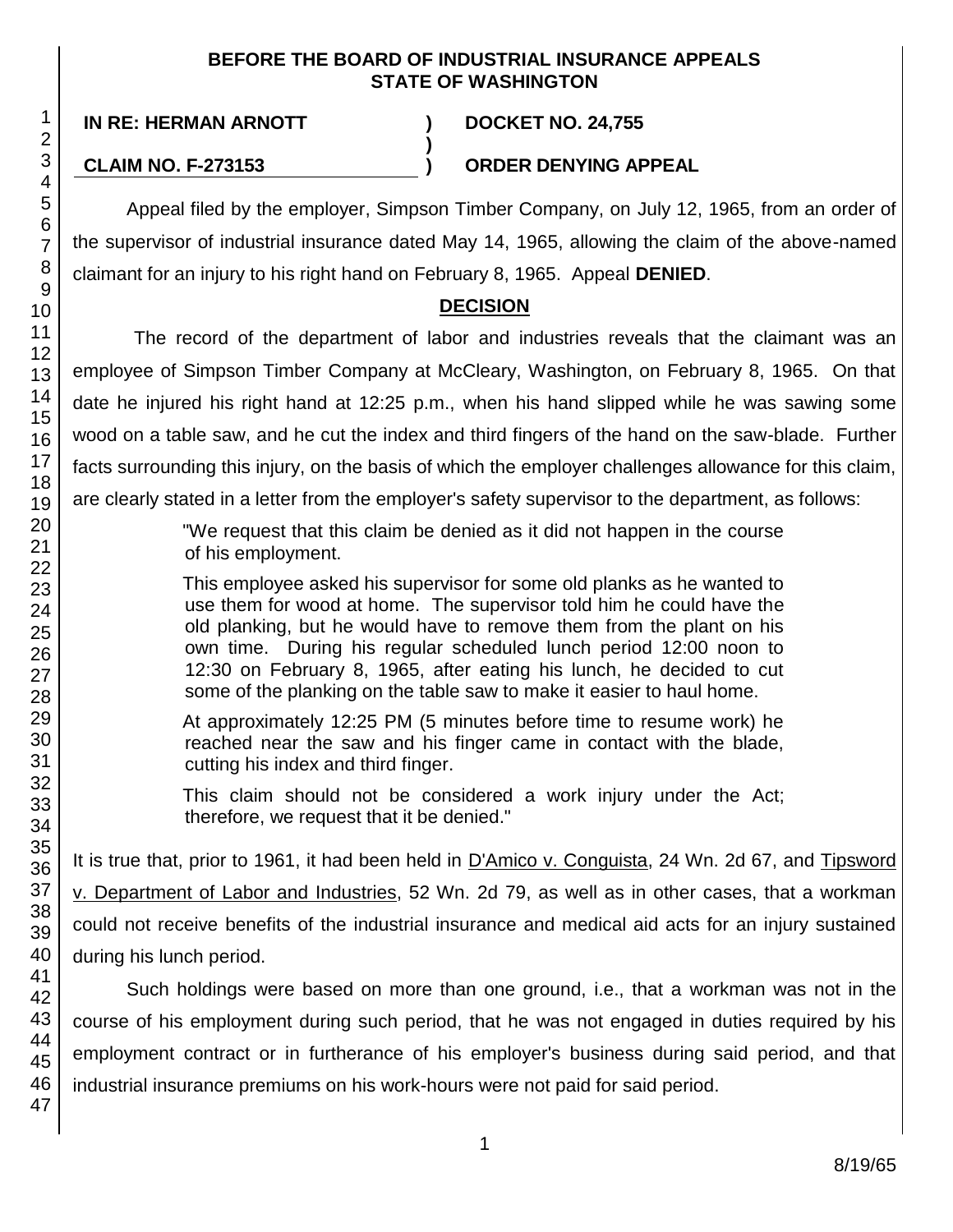However, by Chapter 107, Laws of 1961, the legislature extended the coverage of the act to certain accidents occurring on the employer's premises which had theretofore been held to be outside the course of employment. (See Miller v. St. Regis Paper Company, 60 Wn. 2d 484.) Section 3 of Chapter 107 enacted a definition of the phrase "acting in the course of employment," and Sections 1 and 2 of the Chapter specifically extended the coverage of the industrial insurance and medical aid acts to workmen's lunch periods under certain conditions. Sections 1 and 2 were identical in language and were new sections to be added to chapters 51.32 RCW (the compensation chapter) and 51.36 RCW (the medical aid chapter), respectively; they are now codified as RCW 51.32.015 and RCW 51.36.040. These enactments are controlling in the instant case and provide, insofar as here pertinent, as follows:

> "The benefits of Title 51 R.C.W. shall be provided to each workman receiving an injury, as defined therein, during the course of his employment and also during his lunch period as established by the employer while on the jobsite. The jobsite shall consist of the premises as are occupied, used or contracted for by the employer for the business or work process in which the employer is then engaged...." (Emphasis supplied)

Thus, since the enactment of Chapter 107, Laws of 1961, the benefits of the industrial insurance and medical aid acts extend to injuries incurred by workmen in two situations, i.e., during the "course of employment" as defined by Section 3, and in addition, during their regular lunch periods while on the employer's premises regardless of whether they are then in the "course of employment."

The contention of the employer here appears to be that lunch period injuries on the premises are covered only if the workmen's activity at the time of injury is within the course of his employment. This contention is clearly erroneous, in view of the statute. If an employee, during his lunch period, is acting within the course of his employment, i.e, furthering his employer's business or doing something at the employer's specific direction, then he is covered under the act in view of the very definition of "course of employment" in Section 3 of the 1961 legislation. If that was all that was intended, there would have been no need for Sections 1 and 2 of the 1961 law. Clearly, however, those sections were intended to, and did, extend the coverage of Title 51 to injuries sustained during the lunch period while on the employer's premises, in addition to injuries occurring in the course of employment. Therefore, what the workman happened to be doing is wholly immaterial in lunch period injuries as long as he is on the employer's premises; the statute makes

1